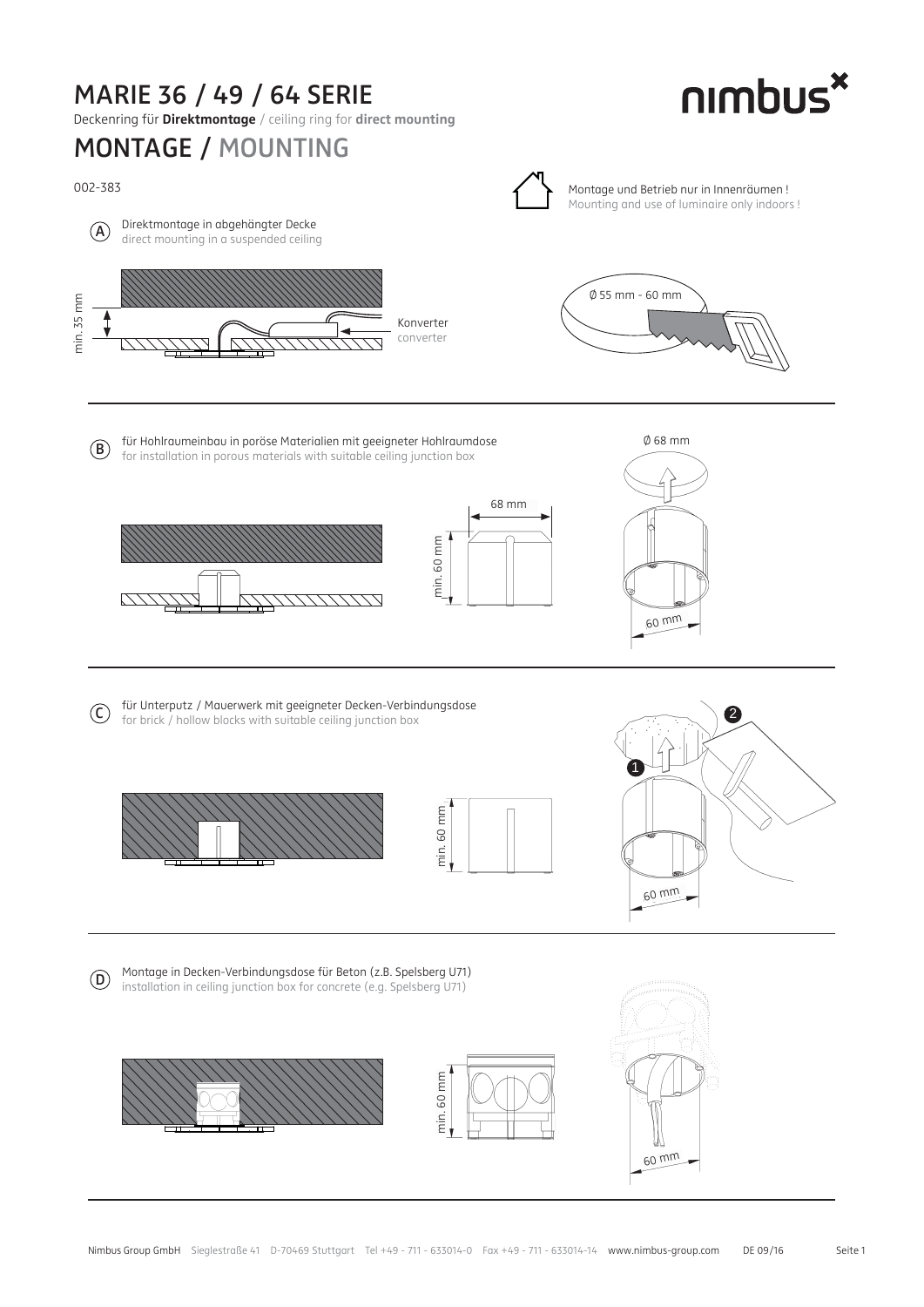## nimbus<sup>x</sup>